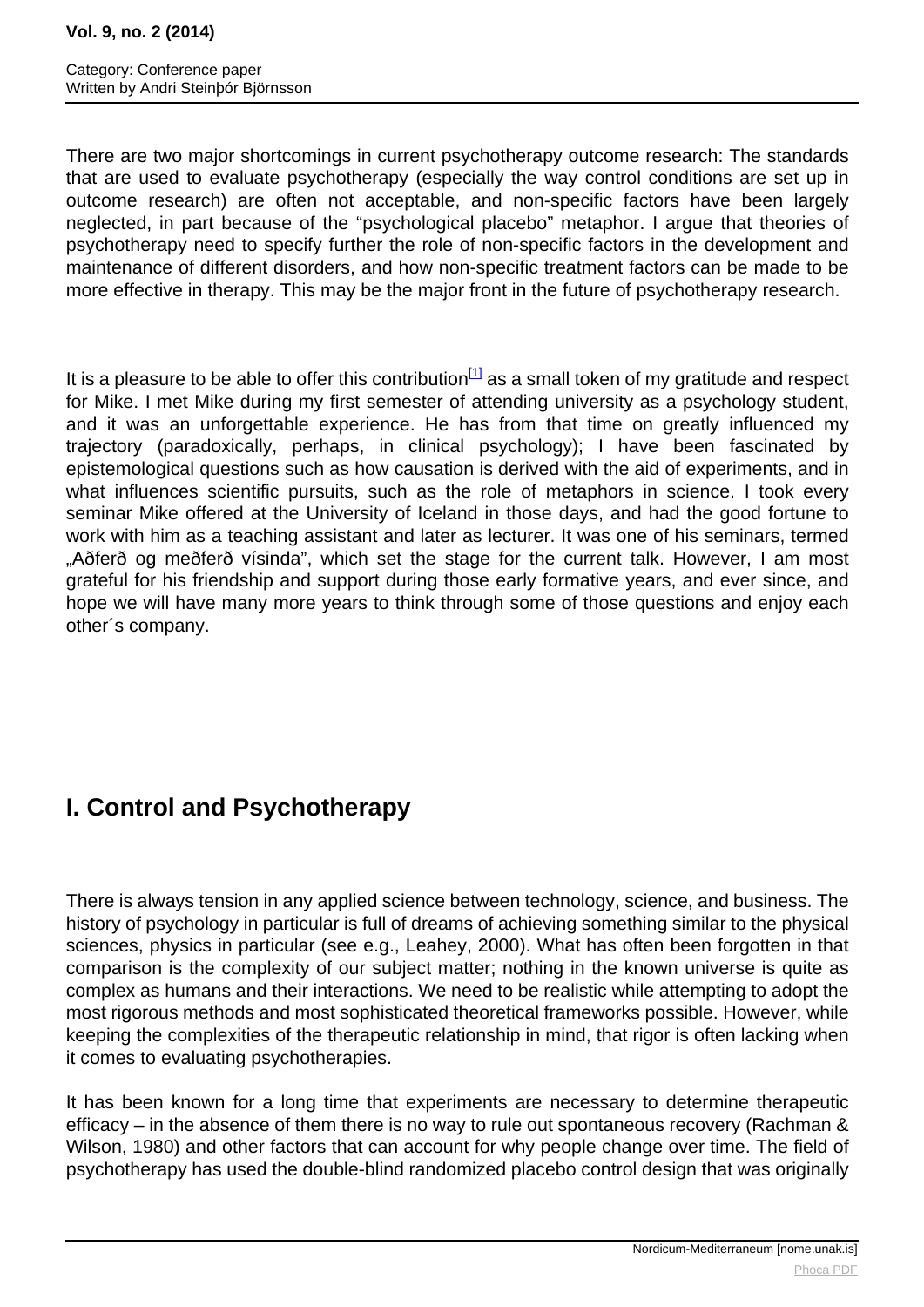#### **Vol. 9, no. 2 (2014)**

developed for testing medications (Baskin, Tierney, Minami, & Wampold, 2003) – although therapists can obviously not be blind to the therapy they are delivering. It is from medication outcome research that our field has adopted the metaphor of the "psychological placebo", which brings to mind the sugar pill. This metaphor has limited our vision of the potential of non-specific factors in psychotherapy.

Control conditions are often not credible to participants, and psychotherapies tend not to outperform credible controls (e.g. Erwin, 1997). Furthermore, control conditions are often not even "structurally-equivalent" (with regard to factors such as length and number of sessions) to the psychotherapies being evaluated, and structurally equivalent control conditions tend to do as well as the psychosocial interventions that are being tested (Baskin et al., 2003). Thus, unless there is a clear distinction between what constitutes acceptable control conditions in evaluating therapies, many therapies can be made to look more efficacious than they actually are. Wait-list control groups, for example, are appropriate when evaluating the promise of new therapies in the early treatment development, but they are not acceptable in determining if they truly outperform current alternatives. It is stating the obvious that participants are always aware that waiting for treatment is not the same as being in treatment. More subtly, during the past few decades the reliance in outcome research on psychoeducation as a control condition may be misguided, because psychoeducation that seems at first to be credible to participants may lose its credibility in the middle and late phases of treatment. As one example, cognitive-behavioral group therapy (CBGT) for social anxiety disorder has always done better than a control condition involving psychoeducation and support which was deemed to be credible to participants (Heimberg et al., 1990; Heimberg et al., 1998). However, when CBGT was compared to a control condition that was matched to it with regard to structure and non-specific factors, no differences were found in one study (Bjornsson et al., 2011).

Control conditions should be matched as closely as possible with the therapy that is being tested on non-specific factors (like empathy, therapeutic alliance, and group cohesion) (see e.g. Stevens, Hynan, & Allen, 2000; Safer & Hugo, 2006). We should only be testing what the new therapy is supposed to add, based on a theory of the disorder and why this particular therapy should be effective in treating it. Here, a distinction between specific and non-specific factors is necessary.

## **II. The Specific and Non-Specific Schools in the History of Psychotherapy**

Although simplifying greatly, it can be said that there are two major schools in the history of psychotherapy. According to the Specific School, the efficacy of treatment is due to specific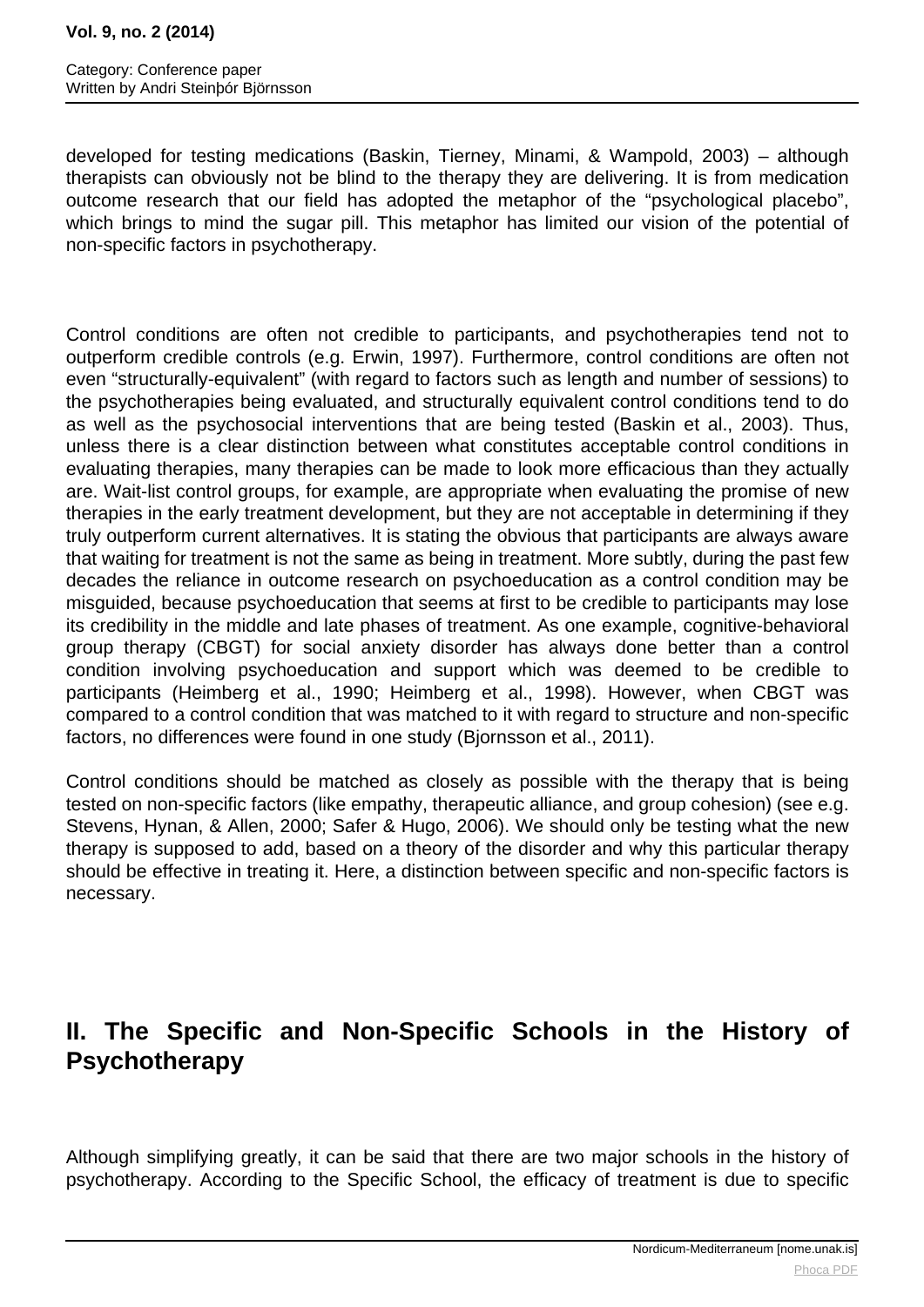#### **Vol. 9, no. 2 (2014)**

treatment factors (like cognitive restructuring in cognitive-behavioral therapy; CBT), that are deduced from a theory of the disorder. However, according to the Non-Specific School, treatment works because of factors that all good therapy should have in common (e.g., empathy and warmth) and not because of any specific treatment factors (see e.g., Wampold, 2001). Historically, the origins of the Non-Specific School can be traced to psychodynamic theorists and therapists gradually becoming more interested in the therapeutic relationship as such, especially after repeated meta-analytic studies found that different therapies have the same outcome (the infamous ´dodo-bird´verdict) (Arkowitz, 1992; Wampold, 2001). The Specific School, on the other hand, can be traced to two overarching theories within psychology; behavior theory and cognitive theory. Specific techniques such as systematic exposure and cognitive restructuring are deduced from behavior theories, cognitive theories and integrated cognitive-behavioral theories of various disorders. Although most behavior and cognitive theorists and therapists would be quick to acknowledge that non-specific factors, such as therapeutic alliance, do play a role, there is nevertheless a tendency within the Specific School to attribute the efficacy of treatment to specific factors and downplay the effects of non-specific factors (see e.g. DeRubeis, Brotman & Gibbons, 2005). The distinction between specific and non-specific factors is central in explaining why a certain therapy may be successful in outcome research (if the control condition is not optimal) even if it is based on a wrong theory; it may capitalize on certain non-specific factors like a compelling rationale, therapists may believe in the therapy that is being tested and so on.

The debate between these two schools has usually been unproductive, with elements of the "all-or-nothing" thinking error in CBT (Ilardi & Craighead, 1994) in that both sides tend to claim all of the gains from treatment with few attempts at reconciliation (Craighead et al., 2005). One way of integrating both approaches is to evaluate how specific and non-specific factors interact over the course of therapy. In order to do this, control conditions must be developed to match, as closely as possible, the non-specific factors of the psychotherapy being tested (Safer & Hugo, 2006). In a way, this is not a new idea; Beck and colleagues made the famous suggestion in their cognitive therapy manual in 1979 that non-specific factors such as accurate empathy, warmth, and genuineness could be considered necessary but not sufficient for cognitive therapy to be successful (Beck, Rush, Shaw, & Emery, 1979). Little or no research, however, has actually been conducted of investigating how specific factors (like cognitive restructuring) and non-specific factors (like therapeutic alliance) interact with each other by using the methodology suggested above, although such work could have important consequences for how treatment manuals are written and for the training and supervision of therapists.

## **III. Beyond the "Psychological Placebo": Specifying the Non-Specific**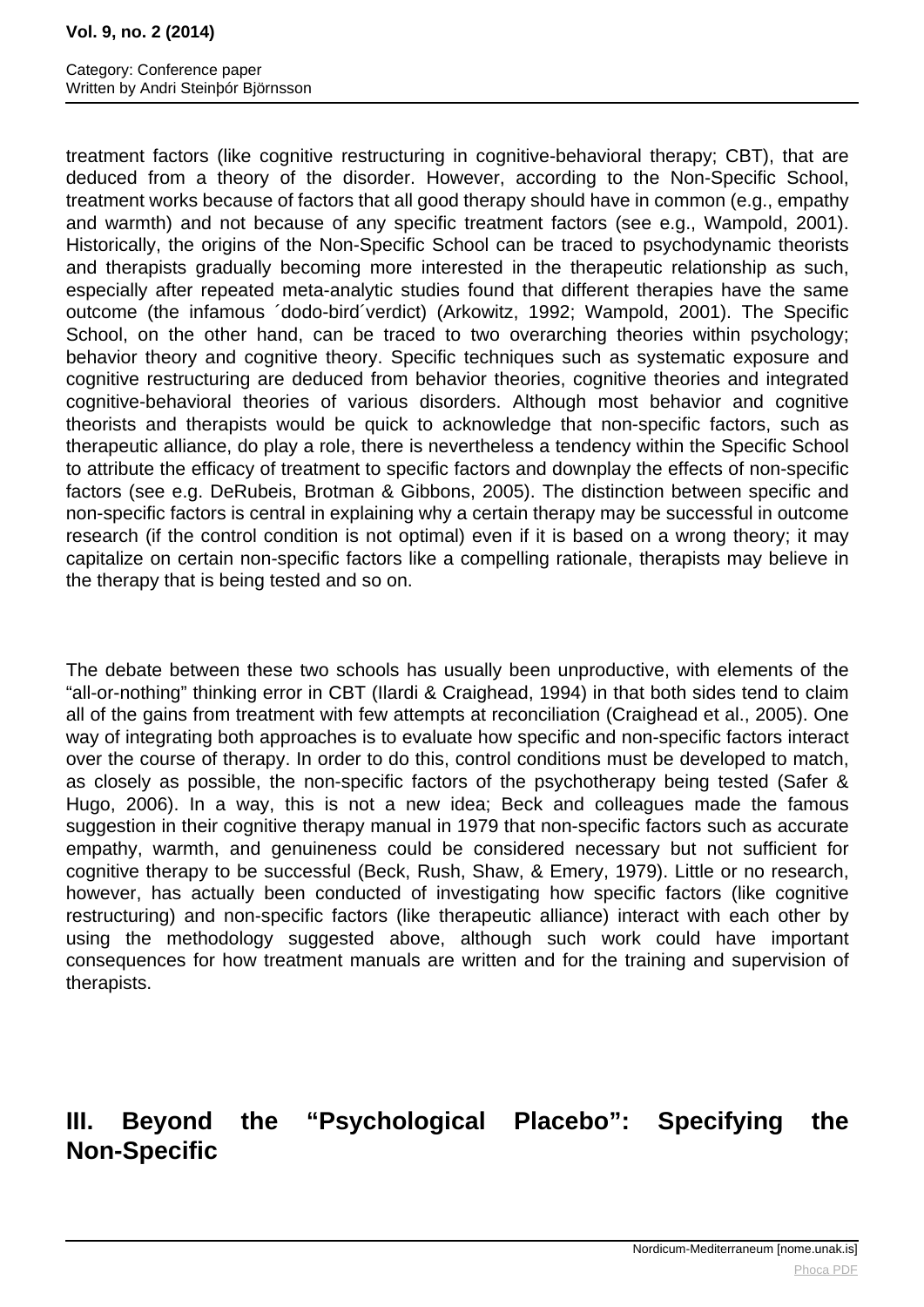Many authors argue for the incorporation of specific and non-specific factors in both theories and psychotherapies. For example, David and Montgomery (2011) seem to imply that current theories have already incorporated non-specific factors, when they note that such factors "are parts of the theory about the mechanisms of change, together with the specific constructs of a certain psychotherapy." (p. 93). Furthermore, David and Montgomery (2011, p. 95) believe that the incorporation of non-specific factors is reflected in treatment manuals, when they assert that "modern treatment manuals … include a foundation based on common therapeutic factors … ." I think that the opposite is true; non-specific factors are usually not incorporated into theories (especially in CBT), and are more often referred to as good clinical practice (to be respectful, warm, etc.) in treatment manuals. Modern CBT manuals typically only spend a paragraph or a brief subsection on non-specific factors (see e.g., the otherwise excellent manuals by Heimberg & Becker, 2002 and Hope, Heimberg, & Turk, 2010). This is a major shortcoming in the field of psychotherapy, CBT in particular. We cannot assume that non-specific factors are a given, and that therapists will use non-specific factors effectively if instructed to do so in a short paragraph.

There is a related issue that is equally important. David and Montgomery (2011) treat non-specific factors as static entities, for example in the following quotation (p. 96):

The hope is that while placebo (or common factors in the psychotherapy field) has reached its maximum potential, the improvement for a large percentage of patients who do not or do respond well to placebo (or common factors) will come from development of these specific factors (active substance in pharmacotherapy or specific psychological mechanisms in psychotherapy).

Here we can see how the metaphor of the "psychological placebo" (taken from pharmacotherapy outcome research) has put limits on our imagination in developing psychological interventions. I believe, contrary to David and Montgomery, that the future of psychotherapy lies mostly in developing and specifying non-specific factors.

Let's return briefly to the dodo bird verdict – the unproductive debate between the Specific and Non-Specific Schools in the history of psychotherapy. Bruce Wampold, the major living advocate of the dodo bird verdict (see e.g. Wampold, 2001; Wampold, Imel, & Miller, 2009) has been criticized for his assertion that specific factors account for, at most, a minimal portion of the variance (see e.g., Wampold, 2001, and for a recent round of rebuttals, see e.g. Siev, Huppert, & Chambless, 2010; Hofmann & Lohr, 2010; Barlow, 2010). But even if we agree that Wampold went too far it is hard to argue against the weaker, but still compelling, notion that non-specific factors account for the majority of the variance in psychotherapy outcome research. If we can agree on that, then why are we not more interested in these factors? When they work, under what conditions and how? Until now, it seems that the field as a whole has treated them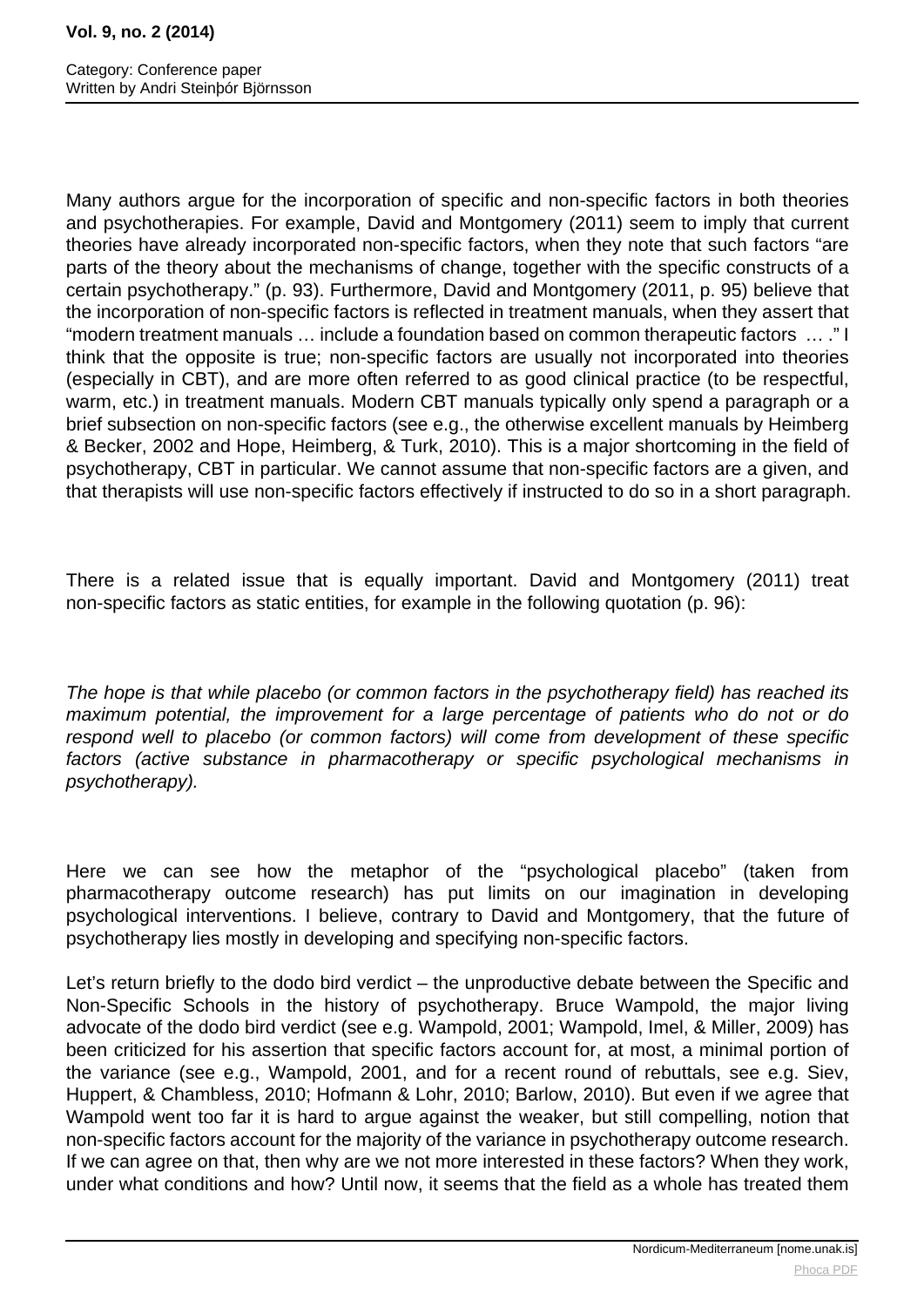#### **Vol. 9, no. 2 (2014)**

as a given, and there are precious few examples of treatment development that specifies why and how different non-specific techniques (e.g., empathy or group cohesion) could be made to be effective in treating a disorder like major depressive disorder. To take one example, the concepts of validation and invalidation are important constructs in both the theory of how borderline personality disorder develops and is maintained but also in how dialectical behavior therapy (DBT) aims to treat this disorder (Linehan, 1993). Linehan offers specific instructions as to how this non-specific technique (validation) is used in DBT, which is very different from the commonsensical notion of being warm to clients. In fact, being indiscriminately "warm" can even be invalidating at times to patients who suffer from this disorder. This is an example of how a theory of the disorder and the derived psychotherapy has taken a non-specific factor and made specific uses of it, which has both advanced our understanding of the disorder and helpful to therapists in treating it. On the flipside of the coin; we should avoid certain non-specific techniques. One example is the use of reassurance in the context of body dysmorphic disorder (BDD, see e.g. Phillips, 2009). Providing reassurance to BDD patients that they look "alright" is a common trap that novel therapists sometimes fall into and it can even serve to exacerbate BDD symptoms.

I am not suggesting that psychotherapists and theorists have failed to do any good work clarifying the role of non-specific factors (see e.g., Goldfried, 1991). However, this work has been very limited, and it has been especially neglected in behavior therapy and CBT, partly because of the influence of the Specific School and the metaphor of the psychological placebo. If CBT theorists and therapists, and the field of psychotherapy as a whole, along with funding agencies, were to become truly interested in the potential of different non-specific factors for various disorders, it could open up a completely new way of advancing our field. This work could be focused on exploring how different non-specific factors (e.g., validation and therapeutic alliance) could be made to be effective in distinct contexts, with various treatment modalities and with different disorders. It is very likely that the same non-specific technique could look very different depending on the clinical context and even within subgroups with a given diagnosis (e.g. BDD patients with good insight vs. delusional BDD patients). However, we could also find that the same non-specific factors should be applied similarly for all disorders, or at least large categories of disorders (see e.g. Fairburn, Cooper, & Shafran, 2003; Barlow, Allen, & Choate, 2004). But this work will only take place if we get interested in broadening the current focus of only investigating the current specific techniques derived from CBT theories, and start moving toward specifying non-specific factors, and looking at the interaction between them and specific techniques.

Of course, if and when we reach this new state in the development of our field, these factors would no longer be "non-specific", since they would be specified by our theories (see Ilardi & Craighead, 1994). That would truly be a sign that our field has resolved the current impasse between the Specific and Non-Specific Schools, and that it has looked beyond the metaphor of the "psychological placebo" toward a more fascinating view of the dynamic factors in psychotherapy.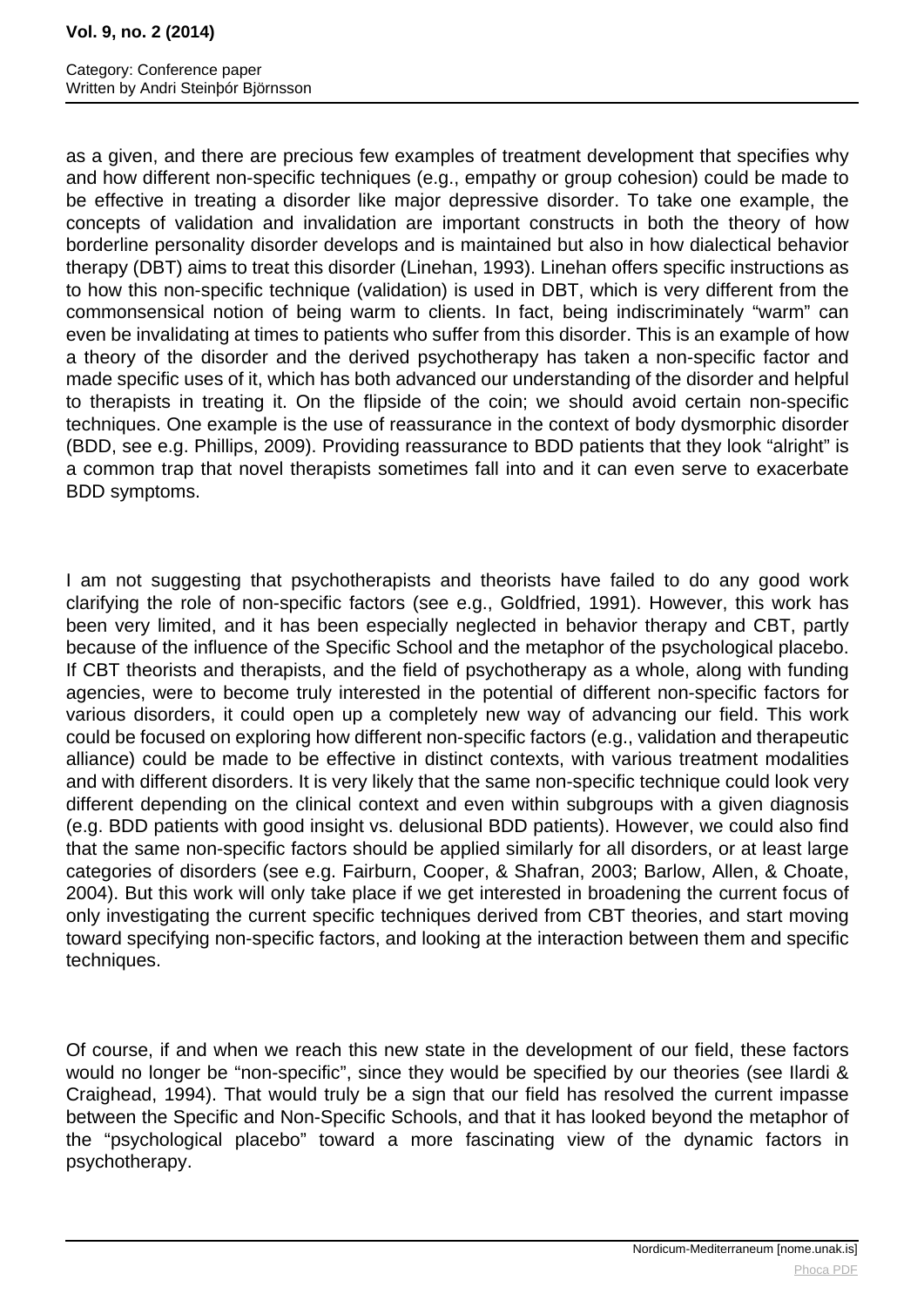### **References**

Arkowitz, (1992). Integrative Teories of Therapy. In D.K. Freedheim (Ed.), History of Psychotherapy: A Century of Change (pp. 261-303). Washington, DC: American Psychological Association.

Barlow, D.H. (2010). The Dodo Bird – Again – and Again. The Behavior Therapist, 33, 15-16.

Barlow, D.H., Allen, L.B., & Choate, M.L. (2004). Toward a Unified Treatment for Emotional Disorders. Behavior Therapy, 35, 205-230.

Baskin, T.W., Tierney, S.C., Minami, T., & Wampold, B.E. (2003). Establishing Specificity in Psychotherapy: A Meta-Analysis of Structural Equivalence of Placebo Controls. Journal of Consulting and Clinical Psychology, 71, 973-979.

Beck, A.T., Rush, A.J., Shaw, B.F., & Emery, G. (1979). Cognitive Therapy of Depression. New York: Guilford.

Bjornsson, A.S. (2011). Beyond the "Psychological Placebo": Specifying the Nonspecific in Psychotherapy. Clinical Psychology: Science & Practice, 18, 113-118.

Bjornsson, A. S., Bidwell, C., Brosse, A. L., Carey, G., Hauser, M., Seghete, K. L. M., ... Craighead, W. E. (2011). Cognitive-Behavioral Group Therapy versus Group Psychotherapy for Social Anxiety Disorder among College Students: A Randomized Controlled Trial. Depression and Anxiety, 28, 1034-1042.

Craighead, W.E., Sheets, E.S., Bjornsson, A.S., & Arnarson, E.O. (2005). Specificity and Nonspecificity in Psychotherapy. Clinical Psychology: Science and Practice, 12, 189-193.

David, D., & Montgomery, G.H. (2011). The Scientific Status of Psychotherapies: A New Evaluative Framework for Evidence-Based Psychosocial Interventions. Clinical Psychology: Science and Practice, 18, 89-99.

DeRubeis, R.J., Brotman, M.A., & Gibbons, C.J. (2005). A Conceptual and Methodological Analysis of the Nonspecifics Argument. Clinical Psychology: Science & Practice, 12, 174-183.

Erwin, E. (1997). Philosophy and Psychotherapy: Razing the Troubles of the Brain. Thousands Oaks, CA: Sage.

Fairburn, C.G., Cooper, Z., & Shafran, R. (2003). Cognitive Behaviour Therapy for Eating Disorders: a 'Transdiagnostic' Theory and Treatment. Behaviour Research & Therapy, 41,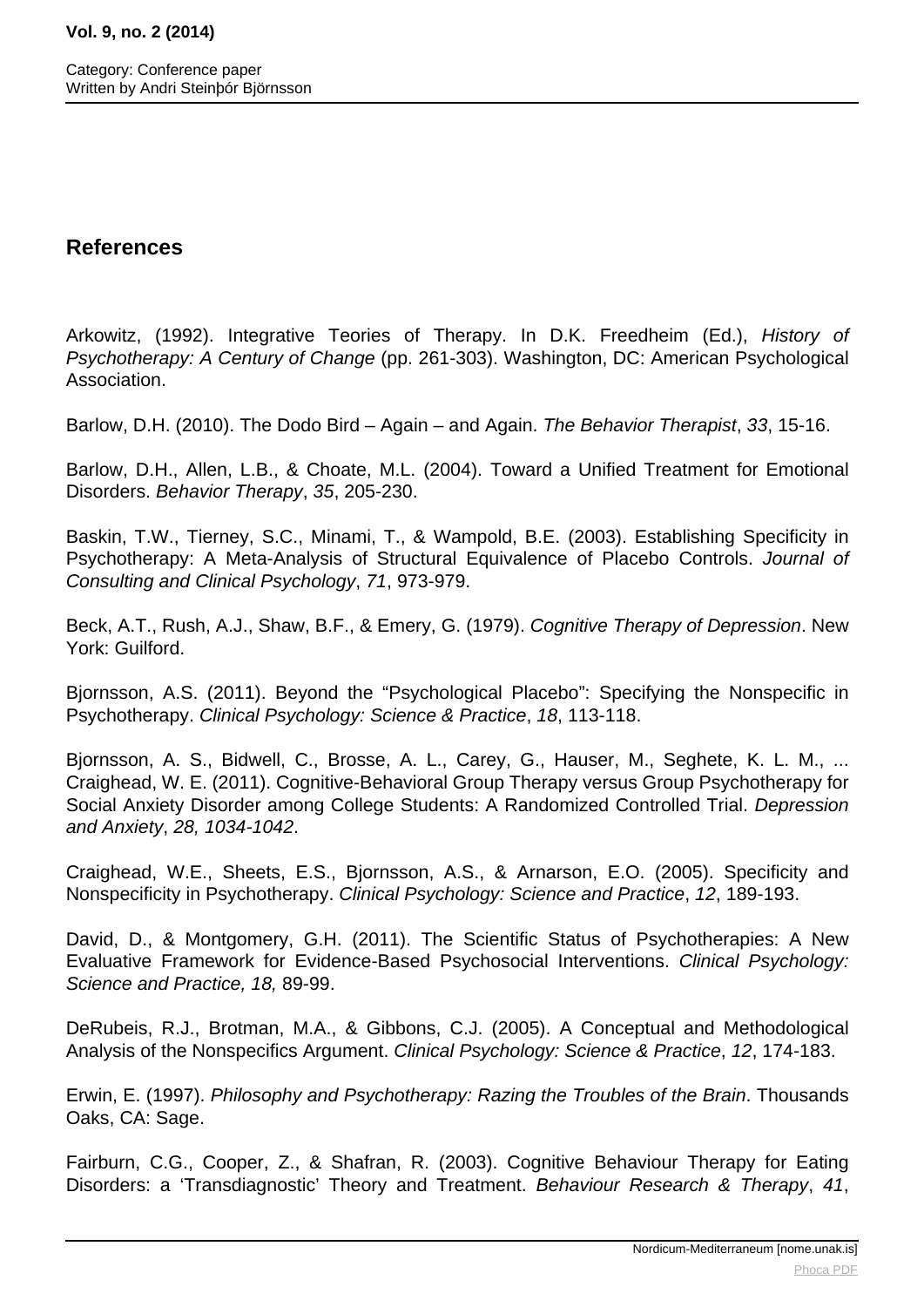### 509-528.

Goldfried, M. (1991). Research Issues in Psychotherapy Integration. Journal of Psychotherapy Integration, 1, 5-25.

Heimberg, R.G., & Becker, R.E. (2002). Cognitive-Behavioral Group Therapy for Social Phobia: Basic Mechanisms and Clinical Strategies. New York: Guilford Press.

Heimberg, R.G., Dodge, C.S., Hope, D.A., Kennedy, C.R., Zollo, L., & Becker, R.E. (1990). Cognitive Behavioral Group Treatment of Social Phobia: Comparison to a Credible Placebo Control. Cognitive Therapy and Research, 14, 1-23.

Heimberg, R.G., Liebowitz, M.R., Hope, D.A., Schneier, F.R., Holt, C.S., Welkowitz, L.A.,...Klein, D.F. (1998). Cognitive Behavioral Group Therapy vs Phenelzine Therapy for Social Phobia. Archives of General Psychiatry, 55, 1133-1141.

Hofmann, S., & Lohr, J. (2010). To Kill a Dodo Bird. The Behavior Therapist, 33, 14-15.

Hope, D.A., Heimberg, R.G., & Turk, C.L. (2010). Managing Social Anxiety: A Cognitive-Behavioral Approach  $(2^{nd}$  ed.). Therapist Guide. Oxford: Oxford University Press.

Ilardi, S.S., & Craighead, W.E. (1994). The Role of Nonspecific Factors in Cognitive Therapy for Depression. Clinical Psychology: Science and Practice, 1, 138-156.

Leahey, T.H. (2000). A History of Psychology: Main Currents in Psychological Thought (5<sup>th</sup> ed.). New Jersey: Prentice-Hall.

Linehan, M. (1993). Cognitive-Behavioral Treatment of Borderline Personality Disorder. New York: Guilford Press.

Phillips, K. (2009). Understanding Body Dysmorphic Disorder: An Essential Guide. Oxford: Oxford University Press.

Rachman, S.J., & Wilson, G.T. (1980). The Effects of Psychological Therapy (2<sup>nd</sup> ed.). Oxford: Pergamon Press.

Safer, D.L., & Hugo, E.M. (2006). Designing a Control for a Behavioral Group Therapy. Behavior Therapy, 37, 120-130.

Siev, J., Huppert, J., & Chambless, D. (2010). Treatment Specificity for Panic Disorder: A Reply to Wampold, Imel, and Miller (2009).

Stevens, S.E., Hynan, M.T. & Allen, M. (2000). A Meta-Analysis of Common Factor and Specific Treatment Effects across the Outcome Domains of the Phase Model of Psychotherapy. Clinical Psychology: Science & Practice, 7, 273-290.

Wampold, B.E. (2001). The Great Psychotherapy Debate: Models, Methods and Findings. New